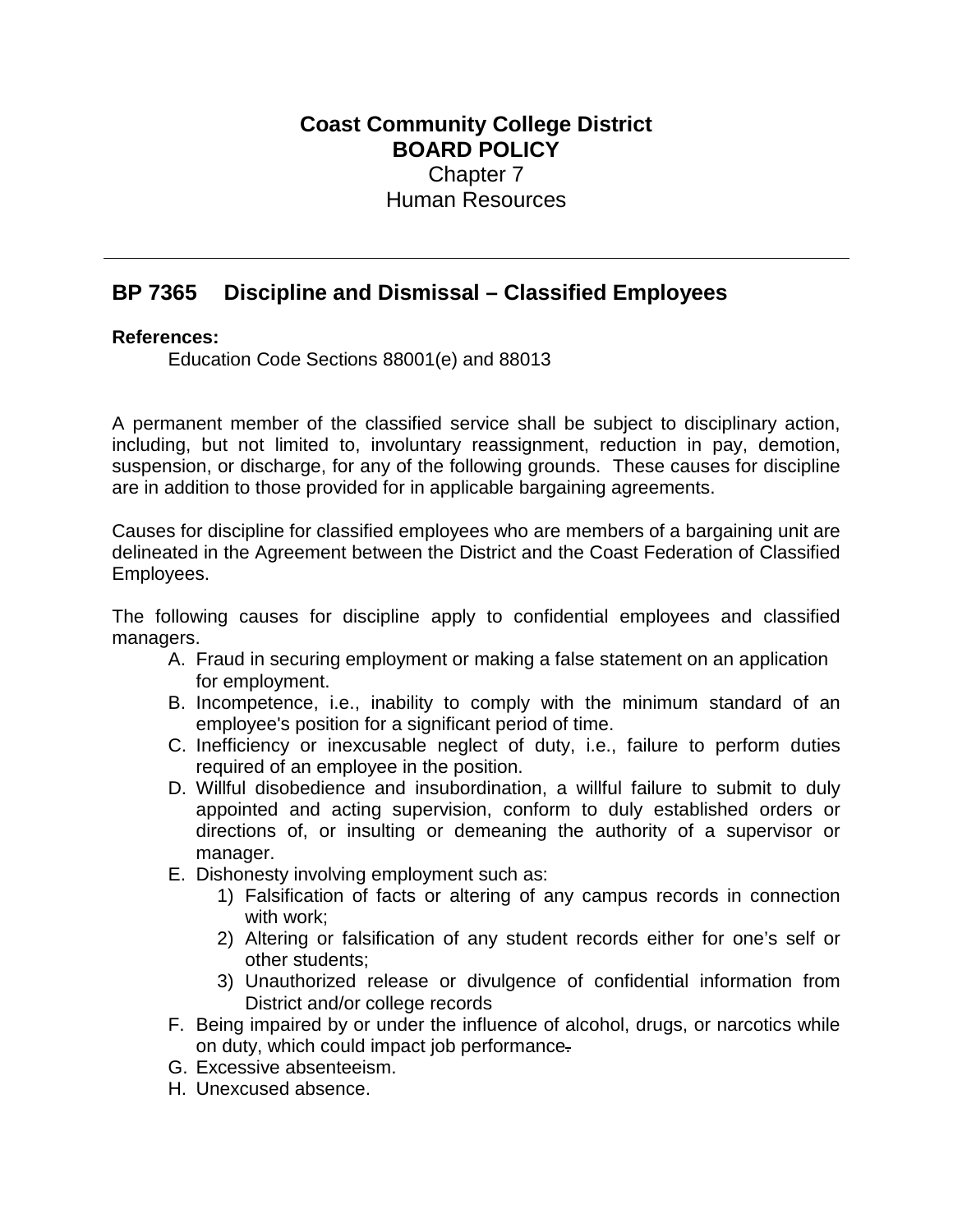- I. Abuse of sick leave (such as taking sick leave without a doctor's certificate when one is required or misuse of sick leave)
- J. The conviction of either a misdemeanor or a felony involving moral turpitude shall constitute grounds for dismissal of any employee. The record of conviction shall be conclusive evidence only of the fact that the conviction occurred. A plea or verdict of guilty, or a conviction showing a plea of *nolo contendere* made to charge a felony or any offense involving moral turpitude, is deemed to be a conviction within the meaning of this section*.*
- K. Discourteous treatment of the public or another employee.
- L. Improper or unauthorized use of District property.
- M. Damage or destruction of District property.
- N. Inattention to duty, indolence, carelessness, negligence, or repeated and unexcused tardiness.
- O. Refusal to subscribe to any oath or affirmation which is required by law in connection with District employment.
- P. Any act of conduct, either during or outside of duty hours which is of such a nature that it causes discredit to the District, the employee's department or division.
- Q. Mental or physical impairment which renders the employee unable to perform the essential functions of the job without reasonable accommodation or without presenting a threat to the health and safety of self or others.
- R. Acceptance from any source of a reward, gift, or other form of remuneration in addition to regular compensation to an employee for the performance of his/her official duties.
- S. The refusal of any employee of the District to testify under oath before any court, grand jury, or administrative officer having jurisdiction over any then pending case in which the District is involved*.* Violation of this provision may constitute of itself sufficient ground for the immediate discharge of such or employee.
- T. Willful violation of policies, procedures, or other rules which may be prescribed by the District, college(s), or departments.
- U. Working overtime without prior authorization.
- V. Engaging in political activity not authorized by law during working hours.

If the Chancellor determines that the immediate demotion or suspension of the employee without pay would be in the best interests of the District, then the procedure outlined in AP 7365 titled Discipline or Dismissal – Classified Employees shall be followed to include this action.

No disciplinary action shall be taken for any cause that arose prior to the employee becoming permanent, or for any cause that arose more than two years preceding the date of the filing of any charge against the employee, unless the cause was concealed or not disclosed by the employee when it could be reasonably assumed that the employee should have disclosed the facts to the District.